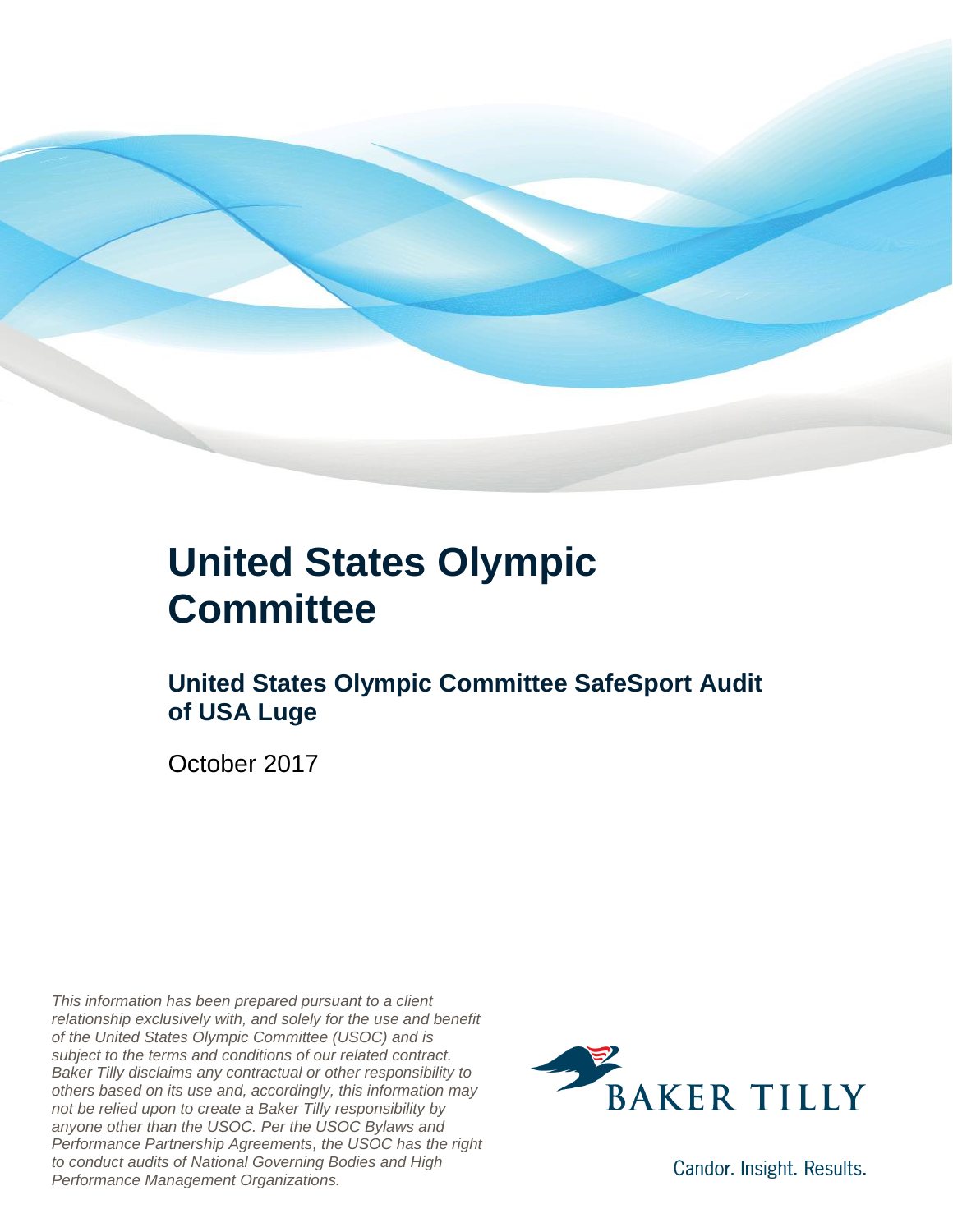

| UNITED STATES OLYMPIC COMMITTEE SAFESPORT AUDIT OF USA |  |
|--------------------------------------------------------|--|
|                                                        |  |
|                                                        |  |
|                                                        |  |
|                                                        |  |
|                                                        |  |
|                                                        |  |
|                                                        |  |
|                                                        |  |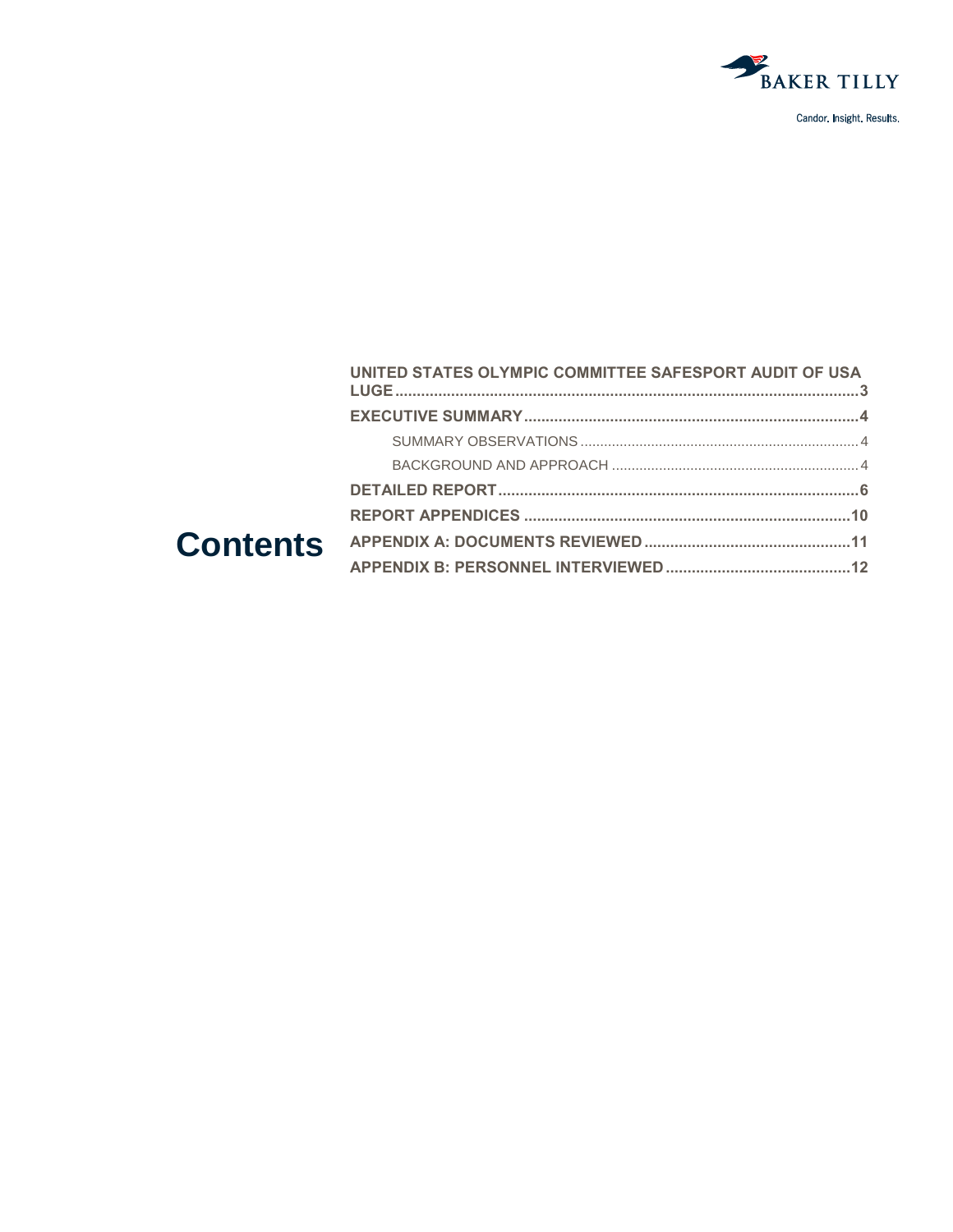

 $\overline{a}$ 

United States Olympic Committee USOC SafeSport Audit of USA Luge

## <span id="page-2-0"></span>**United States Olympic Committee SafeSport Audit of USA Luge<sup>1</sup>**

<sup>1</sup> To consider the report in its entirety, please refer also to the detailed management response that will appear here [\[Governance Documents\]](https://www.teamusa.org/Footer/Legal/Governance-Documents) within 90 days of the date of this report.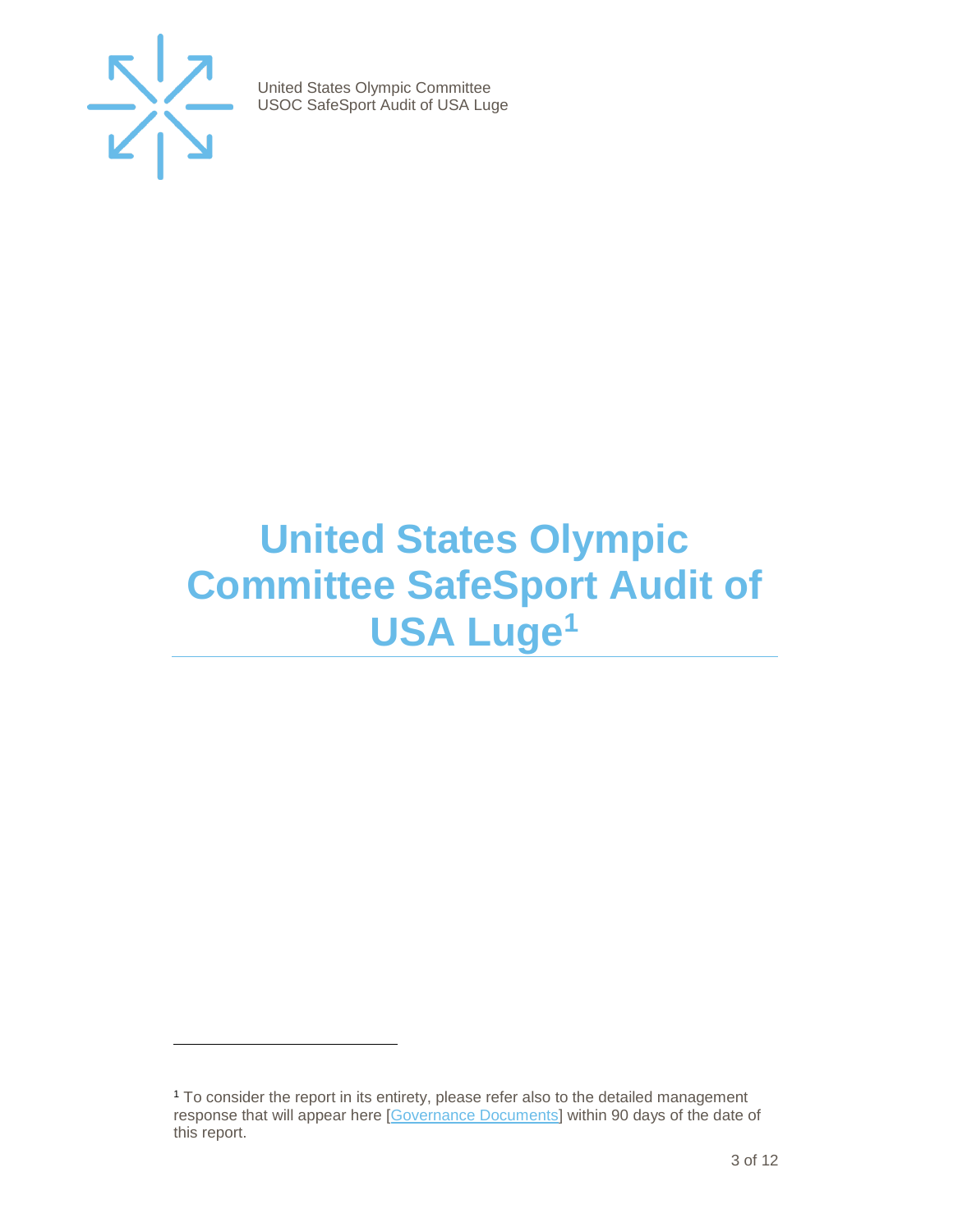

# **Executive Summary**

#### <span id="page-3-1"></span><span id="page-3-0"></span>**Summary Observations**

It shall be the policy of the United States Olympic Committee (USOC) that each National Governing Body (NGBs) adopt a Minimum Standards Policy for Athlete Safety Programs (Athlete Safety Standards) by December 31, 2013<sup>2</sup>.

We noted the following opportunities to enhance the design of USA Luge compliance with the Athlete Safety Standards:

- **Athlete Safety Standards - Prohibited Conduct** USA Luge's SafeSportrelated documentation and administrative materials do not specifically define and/or prohibit bullying, hazing, harassment (including sexual harassment) emotional misconduct, physical misconduct, or sexual misconduct (including child sexual abuse).
- **Athlete Safety Standards - Criminal Background Checks and Education and Training Testing** – Requiring background checks and training is not consistently enforced by USA Luge. The following exceptions were identified during our testing:
	- Four individuals selected for testing (40% of the selected individuals) did not have criminal background checks conducted during the testing period (i.e., May 1, 2016 through April 30, 2017); however, evidence was provided that two of the individuals had completed the criminal background checks prior to issuing the audit report.
	- One individual selected for testing (10% of the selected individuals) did not complete education and training requirements during the testing period (i.e., May 1, 2016 through April 30, 2017); however, evidence was provided that the education and training requirements were completed prior to issuing the audit report.
- **Athlete Safety Standards - Application of the SafeSport Policy (Minors)** – The USA Luge SafeSport Program Handbook (Section 2 - Education and Awareness Training) states that, "It is the policy of USA Luge that all staff, coaches, Board Members and chaperones shall complete the SafeSport program before having contact with youth participants." The USA Luge SafeSport Program Handbook is inconsistent with the requirements listed in the Athlete Safety Standards and may be focused too narrowly on minors. The Athlete Safety Standards do not limit these activities to include only minors.

#### <span id="page-3-2"></span>**Background and Approach**

USOC engaged Baker Tilly Virchow Krause (Baker Tilly), to assist the USOC in the completion of SafeSport audits, to assess compliance with SafeSport policies and procedures at the USOC and all of its NGBs and High Performance Management Organizations (HPMOs).

Baker Tilly performed a review of USA Luge to evaluate compliance with the Athlete Safety Standards. The following activities were performed for this review of USA Luge: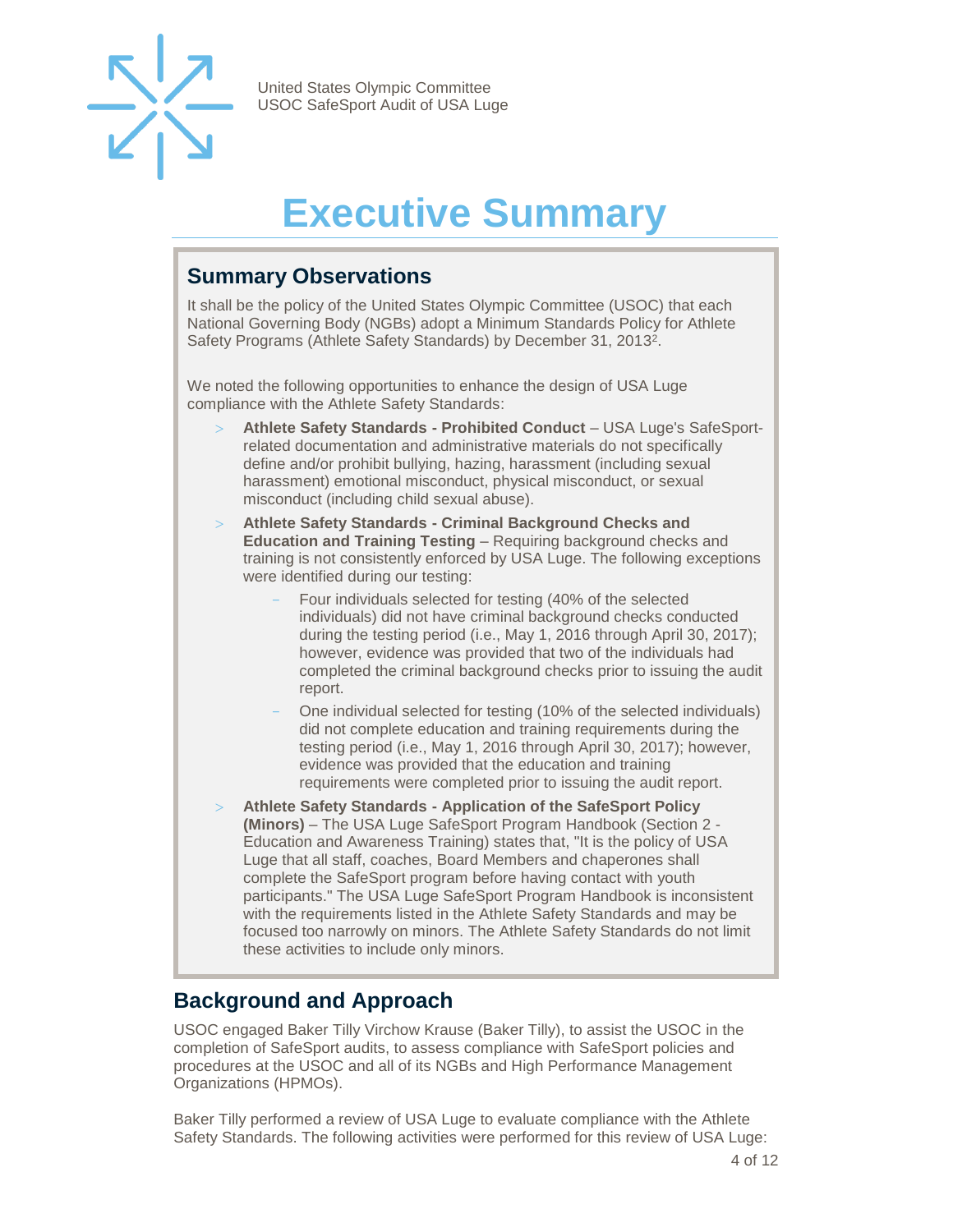

 $\overline{a}$ 

United States Olympic Committee USOC SafeSport Audit of USA Luge

- Developed and executed an audit program that included:
	- Holding a virtual entrance meeting to discuss and document USA Luge's SafeSport program and processes.
	- Selecting a sample of 10 from the required individuals to ensure a background check was performed and education and training was completed. See **Appendix A** for a list of documents reviewed.
	- Reviewing USA Luge's athlete safety policy and determining whether the following was addressed:
		- Required misconduct is prohibited and defined;
		- Reporting procedures are documented; and
		- The grievance process is documented and complies with Athlete Safety Standards.
	- Identifying which individuals are required to undergo a criminal background check and complete education and training.
- Conducted a virtual exit meeting, if requested, following delivery of the draft report, to discuss audit findings and recommendation(s) with USA Luge. See **Appendix B** for a list of individuals interviewed.
- $>$  Identified specific observations and recommendations regarding opportunities to enhance compliance with Athlete Safety Standards. Observations include the following attributes: criteria, condition, cause, effect and recommendation, as set out in the International Professional Practices Framework (IPPF) Standards and Practice Advisory 2410-1.

<sup>&</sup>lt;sup>2</sup> Effective June 20, 2017 the USOC replaced the Athlete Safety Standards with the NGB Athlete Safety Policy. Due to the timing of this audit, fieldwork was performed in accordance with the Athlete Safety Standards.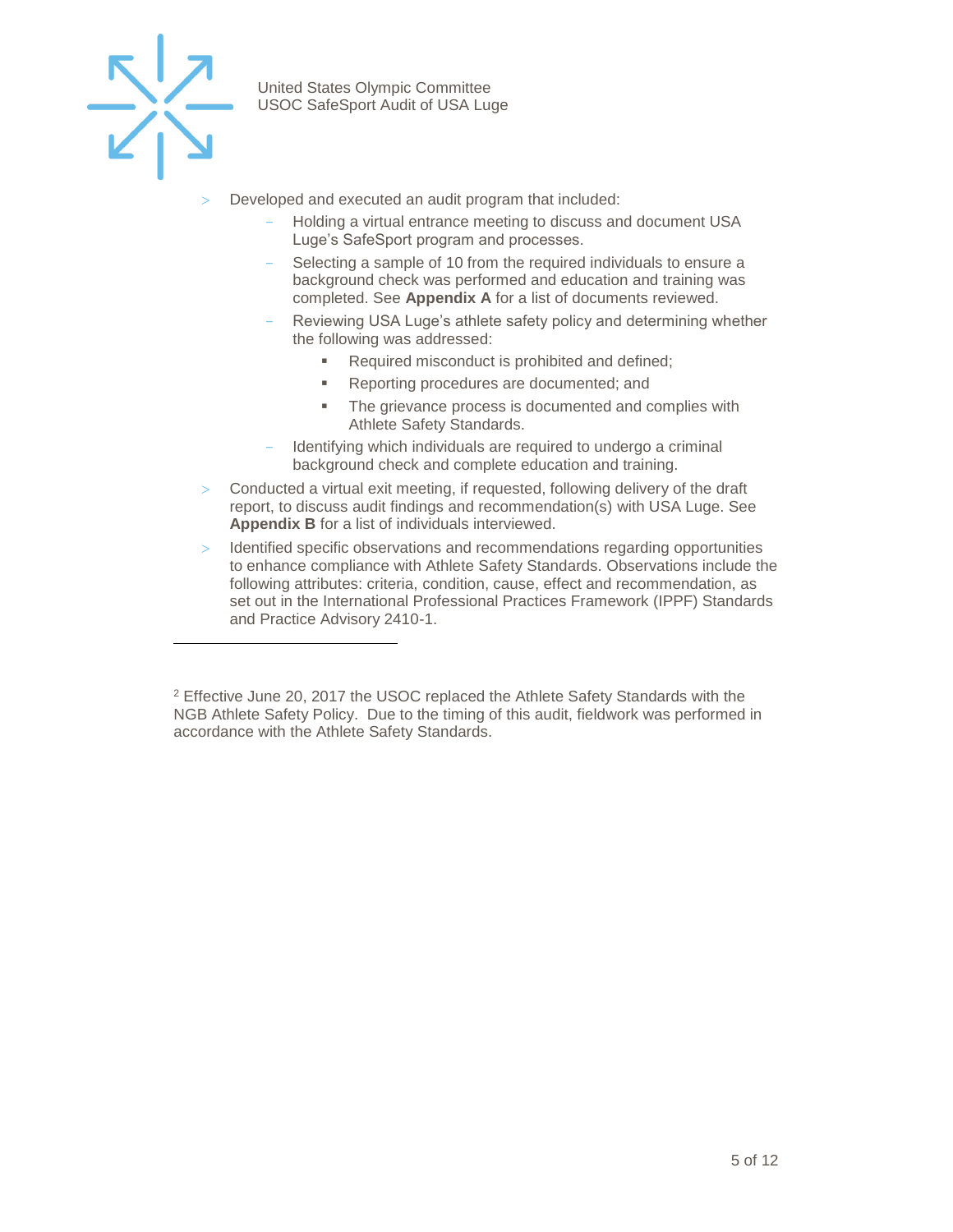

## **Detailed Report**

<span id="page-5-0"></span>The table below represents opportunities to enhance the design and effectiveness of USA Luge's compliance with the Athlete Safety Standards.

| 1. Athlete Safety Standards - Prohibited Conduct |                                                                                                                                                                                                                                                                                                                                                                                                                                                                                                                                                                                                                                                                                                    |  |
|--------------------------------------------------|----------------------------------------------------------------------------------------------------------------------------------------------------------------------------------------------------------------------------------------------------------------------------------------------------------------------------------------------------------------------------------------------------------------------------------------------------------------------------------------------------------------------------------------------------------------------------------------------------------------------------------------------------------------------------------------------------|--|
| <b>Criteria</b>                                  | The Athlete Safety Standards requires that each NGB/HPMO<br>shall adopt an athlete safety program that prohibits and<br>defines the following misconduct: Bullying, Hazing,<br>Harassment (including sexual harassment), Emotional<br>Misconduct, Physical Misconduct, and Sexual Misconduct<br>(including child sexual abuse).                                                                                                                                                                                                                                                                                                                                                                    |  |
| <b>Condition</b>                                 | USA Luge's SafeSport-related documentation and<br>administrative materials do not specifically define and/or<br>prohibit bullying, hazing, harassment (including sexual<br>harassment) emotional misconduct, physical misconduct, or<br>sexual misconduct (including child sexual abuse).                                                                                                                                                                                                                                                                                                                                                                                                          |  |
| Cause                                            | USA Luge may not have reviewed and updated its SafeSport-<br>related documentation and administrative materials to include<br>all of the requirements in the Athlete Safety Standards.                                                                                                                                                                                                                                                                                                                                                                                                                                                                                                             |  |
| <b>Effect</b>                                    | USA Luge must be in compliance with the Athlete Safety<br>Standards to be a member in good standing. Noncompliance<br>with the Athlete Safety Standards can result in disciplinary<br>action by the USOC including withdrawal of high performance<br>funding.<br>Additionally, stakeholders (e.g., coaches, staff, officials,<br>volunteers, etc.) may not be aware of the specific<br>requirements of the Athlete Safety Standards and could be<br>out of compliance with the requirements and/or may not<br>aware of the prohibited conduct. Also, athletes may have<br>contact with stakeholders who are not aware of SafeSport<br>misconduct and the potential impact to athletes' well-being. |  |
| <b>Recommendation</b>                            | USA Luge must update all applicable SafeSport-related<br>documentation and administrative materials to define and<br>specifically prohibit the six types of prohibited misconduct<br>identified in the Athlete Safety Standards. Further, USA Luge<br>should update the links included in their SafeSport<br>documentation to the appropriate type of defined misconduct.<br>Compliance with these requirements must be completed<br>within 90 days of receipt of the final audit report.                                                                                                                                                                                                          |  |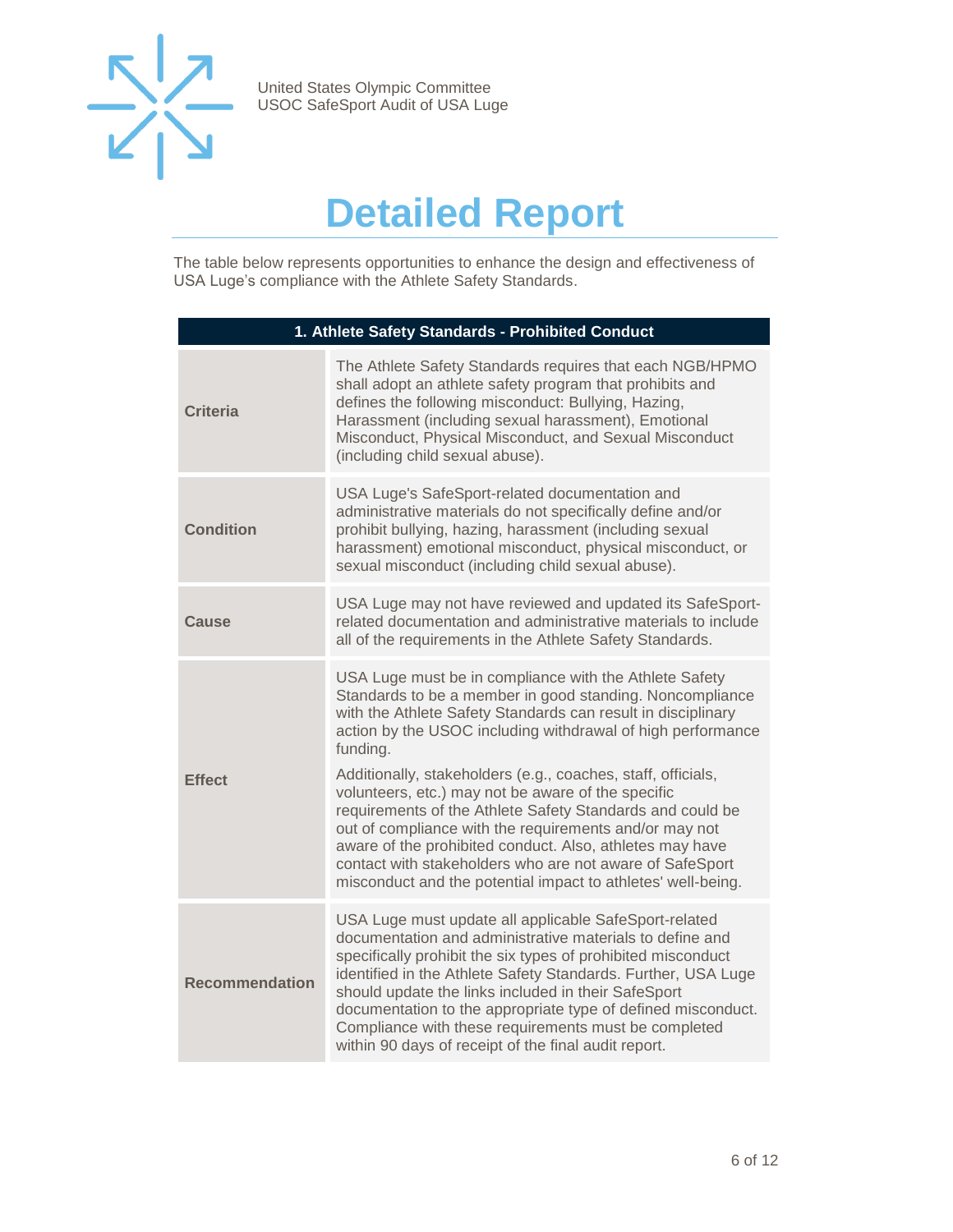

#### **1. Athlete Safety Standards - Prohibited Conduct**

|                               | We agree with the condition and recommendation and will       |
|-------------------------------|---------------------------------------------------------------|
| <b>Management</b><br>response | respond to the USOC with a detailed plan to ensure            |
|                               | compliance with the current NGB Athlete Safety Policy. Our    |
|                               | plan will be submitted to the USOC within the 90 day timeline |
|                               | referenced above.                                             |

#### **2. Athlete Safety Standards - Criminal Background Checks and Education and Training Testing**

| <b>Criteria</b>  | The Athlete Safety Standards state each USA Luge shall<br>require criminal background checks and education and<br>training for those individuals it formally authorizes, approves,<br>or appoints (a) to a position of authority over, or (b) to have<br>frequent contact with athletes.                                                                                                                                                                                                                                                                                                                                                                                                   |
|------------------|--------------------------------------------------------------------------------------------------------------------------------------------------------------------------------------------------------------------------------------------------------------------------------------------------------------------------------------------------------------------------------------------------------------------------------------------------------------------------------------------------------------------------------------------------------------------------------------------------------------------------------------------------------------------------------------------|
| <b>Condition</b> | Requiring background checks and training is not consistently<br>enforced by USA Luge. The following exceptions were<br>identified during our testing:<br>1. Four individuals selected for testing (40% of the selected<br>individuals) did not have criminal background checks<br>conducted during the testing period (i.e., May 1, 2016 through<br>April 30, 2017); however, evidence was provided that two of<br>the individuals had completed the criminal background checks<br>prior to issuing the audit report.                                                                                                                                                                      |
|                  | 2. One individual selected for testing (10% of the selected<br>individuals) did not complete education and training<br>requirements during the testing period (i.e., May 1, 2016<br>through April 30, 2017); however, evidence was provided that<br>the education and training requirements were completed prior<br>to issuing the audit report.                                                                                                                                                                                                                                                                                                                                           |
| Cause            | USA Luge may not be consistently tracking and monitoring<br>compliance with the criminal background checks and<br>education and training requirements of the Athlete Safety<br>Standards.                                                                                                                                                                                                                                                                                                                                                                                                                                                                                                  |
| <b>Effect</b>    | Individuals the USA Luge formally authorizes, approves or<br>appoints (a) to a position of authority over, or (b) to have<br>frequent contact with athletes may not be in compliance with<br>the SafeSport program because they have not completed<br>criminal background checks and/or education and training<br>prior to having contact with athletes. USA Luge must be in<br>compliance with the Athlete Safety Standards to be a member<br>in good standing. Noncompliance with the Athlete Safety<br>Standards can result in disciplinary action by the USOC<br>including withdrawal of high performance funding. Also,<br>athletes may have contact with individuals who are unaware |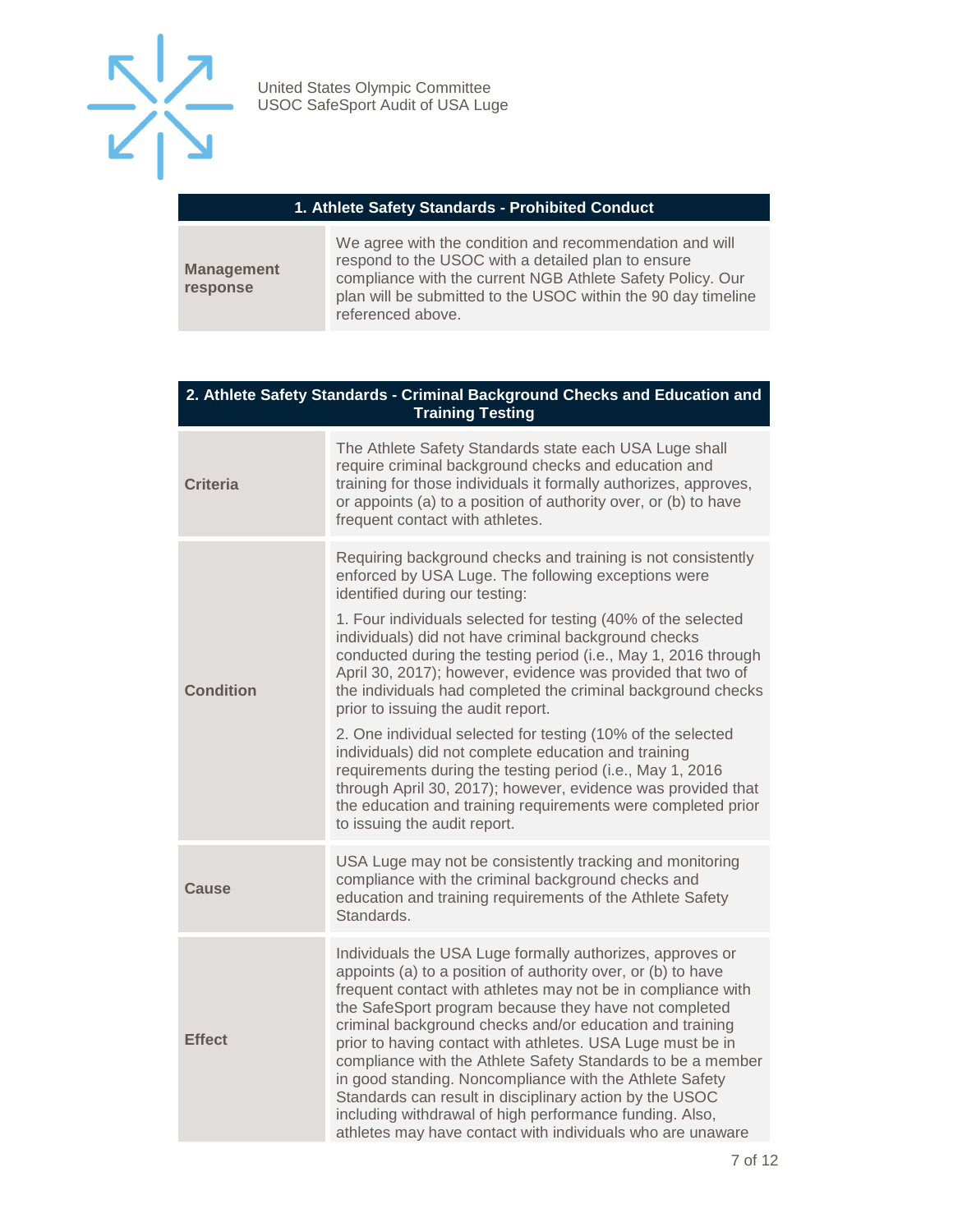

| 2. Athlete Safety Standards - Criminal Background Checks and Education and<br><b>Training Testing</b> |                                                                                                                                                                                                                                                                                                                                                                                                                                                                                                                                                                                                                                                                                                                                                                                                                                                                                                                         |  |
|-------------------------------------------------------------------------------------------------------|-------------------------------------------------------------------------------------------------------------------------------------------------------------------------------------------------------------------------------------------------------------------------------------------------------------------------------------------------------------------------------------------------------------------------------------------------------------------------------------------------------------------------------------------------------------------------------------------------------------------------------------------------------------------------------------------------------------------------------------------------------------------------------------------------------------------------------------------------------------------------------------------------------------------------|--|
|                                                                                                       | of SafeSport misconduct and the potential impact to athletes'<br>well-being and/or have contact with individuals who have a<br>criminal history, which could put athletes at SafeSport-related<br>misconduct risk.                                                                                                                                                                                                                                                                                                                                                                                                                                                                                                                                                                                                                                                                                                      |  |
| <b>Recommendation</b>                                                                                 | USA Luge must require that individuals it formally authorizes,<br>approves, or appoints (a) to a position of authority over, or (b)<br>to have frequent contact with athletes complete criminal<br>background checks and education and training requirements<br>in a timely manner and before they have contact with athletes<br>to provide assurance that they are educated on the<br>requirements of the Athlete Safety Standards. USA Luge<br>must consistently track and verify criminal background checks<br>and education and training requirements are met for all<br>Required Individuals. Compliance with these requirements<br>must be completed within 90 days of receipt of the final audit<br>report.<br>USA Luge should review the testing results and require all<br>necessary individuals to complete the necessary<br>requirements (i.e., criminal background check and/or<br>education and training). |  |
| <b>Management</b><br>response                                                                         | We agree with the condition and recommendation and will<br>respond to the USOC with a detailed plan to ensure<br>compliance with the current NGB Athlete Safety Policy. Our<br>plan will be submitted to the USOC within the 90 day timeline<br>referenced above.                                                                                                                                                                                                                                                                                                                                                                                                                                                                                                                                                                                                                                                       |  |

|  |  | 3. Athlete Safety Standards - Application of the SafeSport Policy (Minors) |  |
|--|--|----------------------------------------------------------------------------|--|
|--|--|----------------------------------------------------------------------------|--|

| <b>Criteria</b>  | The Athlete Safety Standards state USA Luge shall require<br>criminal background checks and education and training for<br>those individuals it formally authorizes, approves, or appoints<br>(a) to a position of authority over, or (b) to have frequent<br>contact with athletes.                                                                                                                                                                                                                                                                     |
|------------------|---------------------------------------------------------------------------------------------------------------------------------------------------------------------------------------------------------------------------------------------------------------------------------------------------------------------------------------------------------------------------------------------------------------------------------------------------------------------------------------------------------------------------------------------------------|
| <b>Condition</b> | The USA Luge SafeSport Program Handbook (Section 2 -<br>Education and Awareness Training) states that, "It is the<br>policy of USA Luge that all staff, coaches, Board Members<br>and chaperones shall complete the SafeSport program before<br>having contact with youth participants." The USA Luge<br>SafeSport Program Handbook is inconsistent with the<br>requirements listed in the Athlete Safety Standards and may<br>be focused too narrowly on minors. The Athlete Safety<br>Standards do not limit these activities to include only minors. |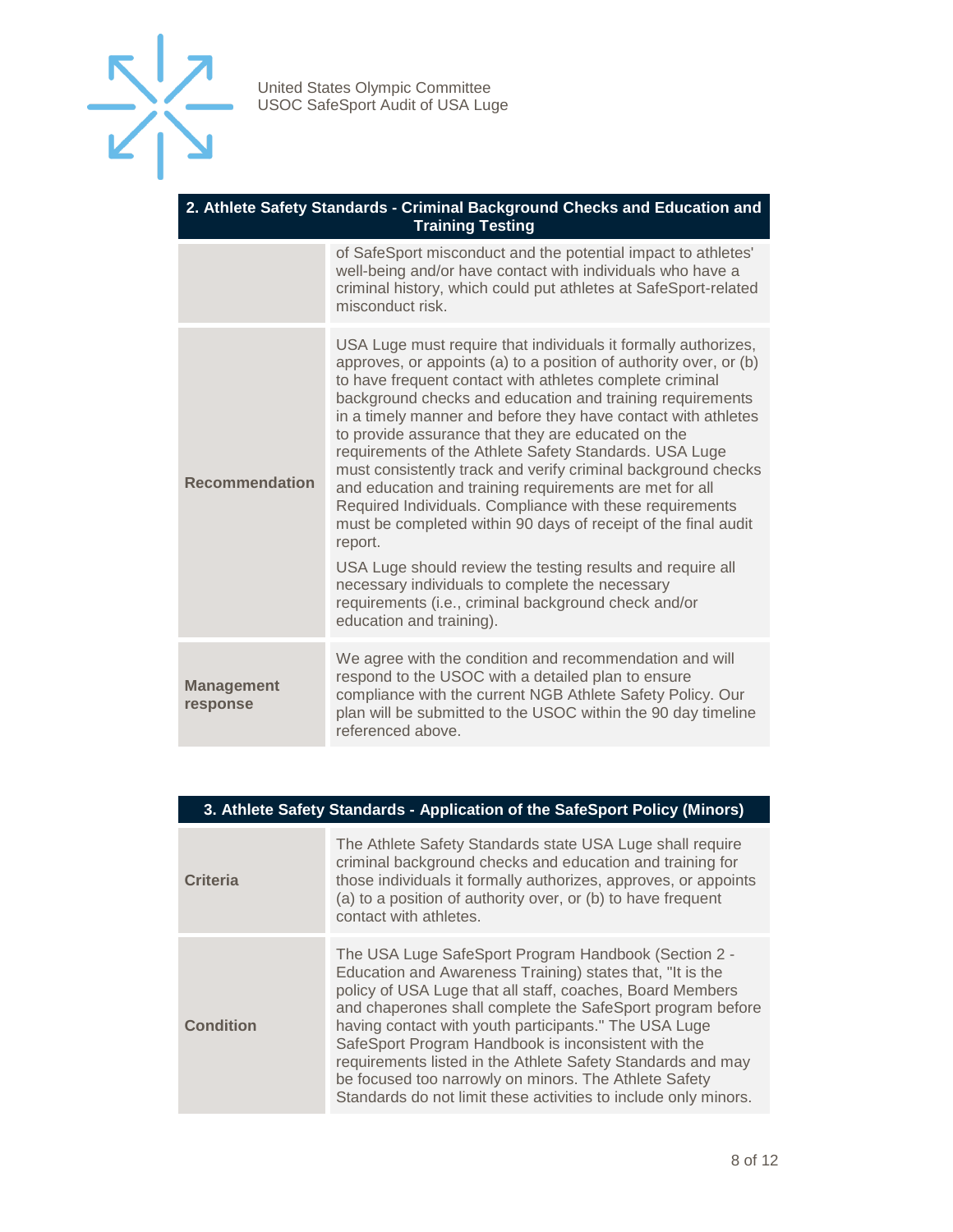

| 3. Athlete Safety Standards - Application of the SafeSport Policy (Minors) |  |  |  |
|----------------------------------------------------------------------------|--|--|--|
|                                                                            |  |  |  |

| Cause                         | USA Luge may not be consistently tracking and monitoring<br>compliance with the criminal background checks and<br>education and training requirements of the Athlete Safety<br>Standards.                                                                                                                                                                                                                                                                                                                                                            |
|-------------------------------|------------------------------------------------------------------------------------------------------------------------------------------------------------------------------------------------------------------------------------------------------------------------------------------------------------------------------------------------------------------------------------------------------------------------------------------------------------------------------------------------------------------------------------------------------|
| <b>Effect</b>                 | USA Luge may not be in compliance with the Athlete Safety<br>Standards. USA Luge must be in compliance with the Athlete<br>Safety Standards to be a member in good standing.<br>Noncompliance with the Athlete Safety Standards can result<br>in disciplinary action by the USOC including withdrawal of<br>high performance funding.<br>Additionally, stakeholders (e.g., coaches, staff, officials,                                                                                                                                                |
|                               | volunteers, etc.) may not know that criminal background<br>checks and education and training requirements apply to<br>them or be informed of SafeSport initiatives and the related<br>misconduct areas. Also, athletes may have contact with<br>individuals who are unaware of SafeSport misconduct and the<br>potential impact to athletes' well-being and/or have contact<br>with individuals who have a criminal history, which could put<br>athletes at SafeSport-related misconduct risk.                                                       |
| <b>Recommendation</b>         | USA Luge must require that individuals it formally authorizes,<br>approves, or appoints (a) to a position of authority over, or (b)<br>to have frequent contact with athletes complete criminal<br>background checks and education and training requirements<br>in a timely manner and before they have contact with athletes<br>to provide assurance that they are educated on the<br>requirements of the Athlete Safety Standards. Compliance<br>with these requirements must be completed within 90 days of<br>receipt of the final audit report. |
| <b>Management</b><br>response | We agree with the condition and recommendation and will<br>respond to the USOC with a detailed plan to ensure<br>compliance with the current NGB Athlete Safety Policy. Our<br>plan will be submitted to the USOC within the 90 day timeline<br>referenced above.                                                                                                                                                                                                                                                                                    |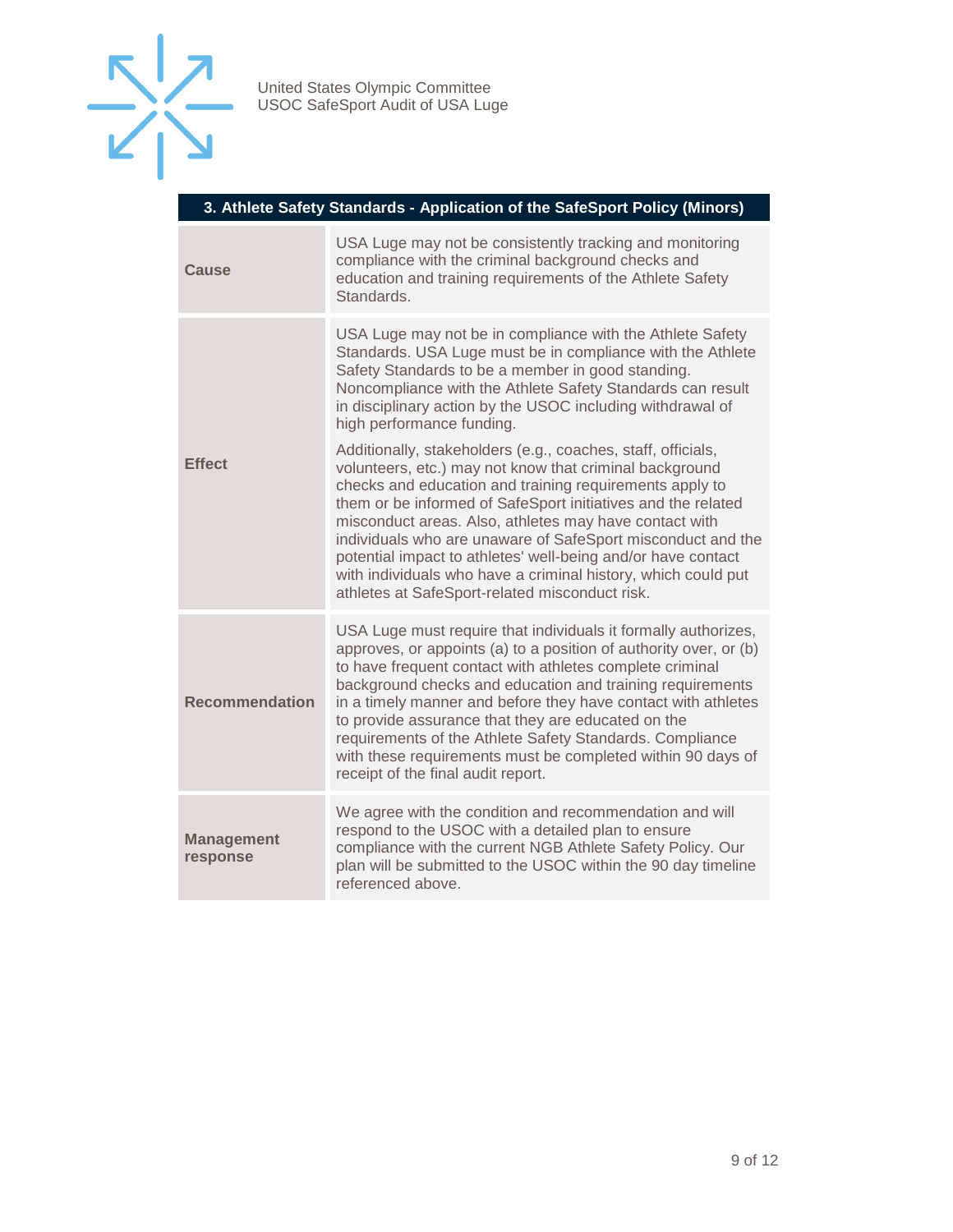

# <span id="page-9-0"></span>**Report Appendices**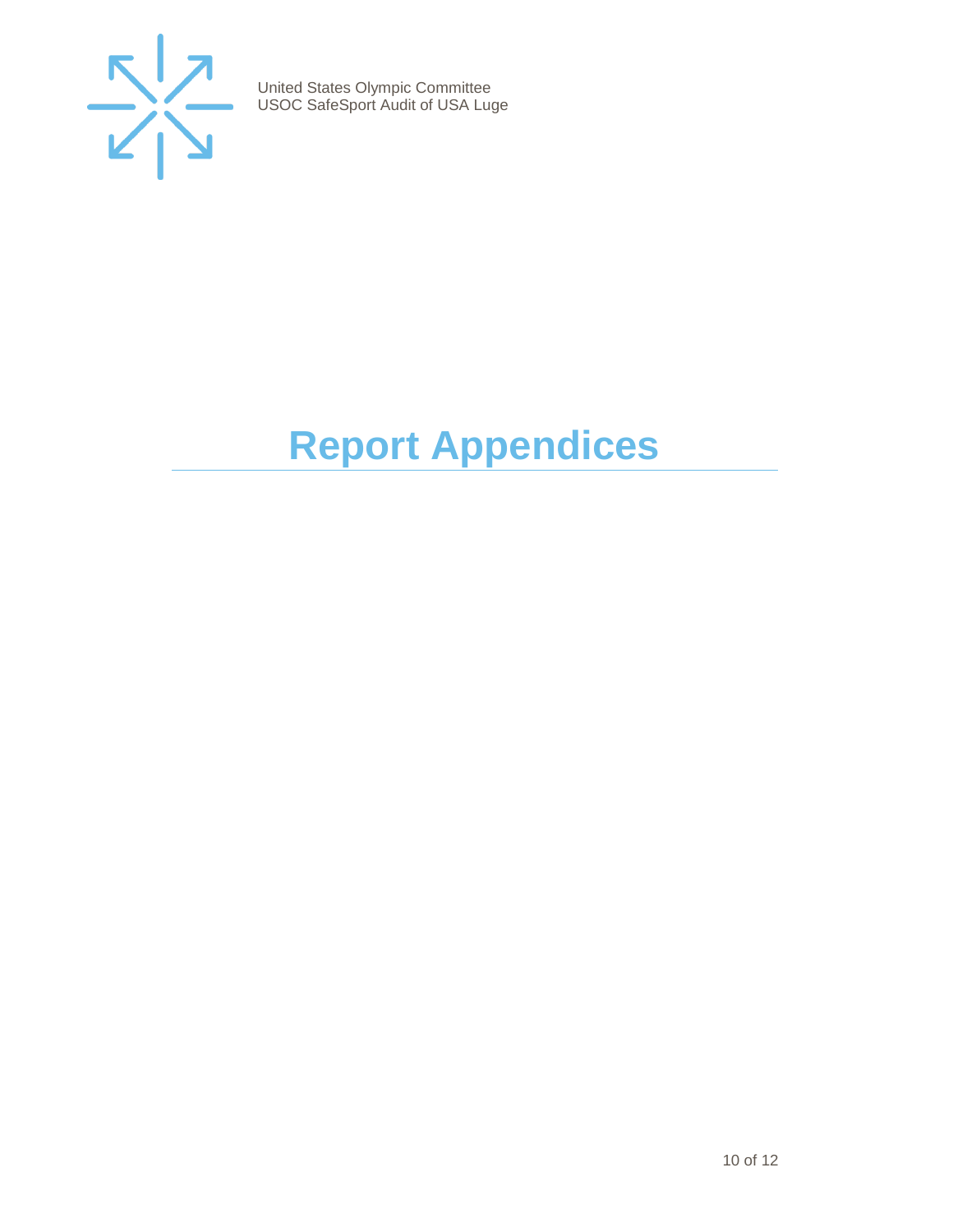

## <span id="page-10-0"></span>**Appendix A: Documents Reviewed**

We reviewed the following documents:

- > Athlete Safety Standards Program Questionnaire
- > Population listing of "required individuals"(i.e., covered individuals required to undergo background check and training)
- > United States Luge Association, Inc. By Laws
- > USA Luge SafeSport Program Handbook